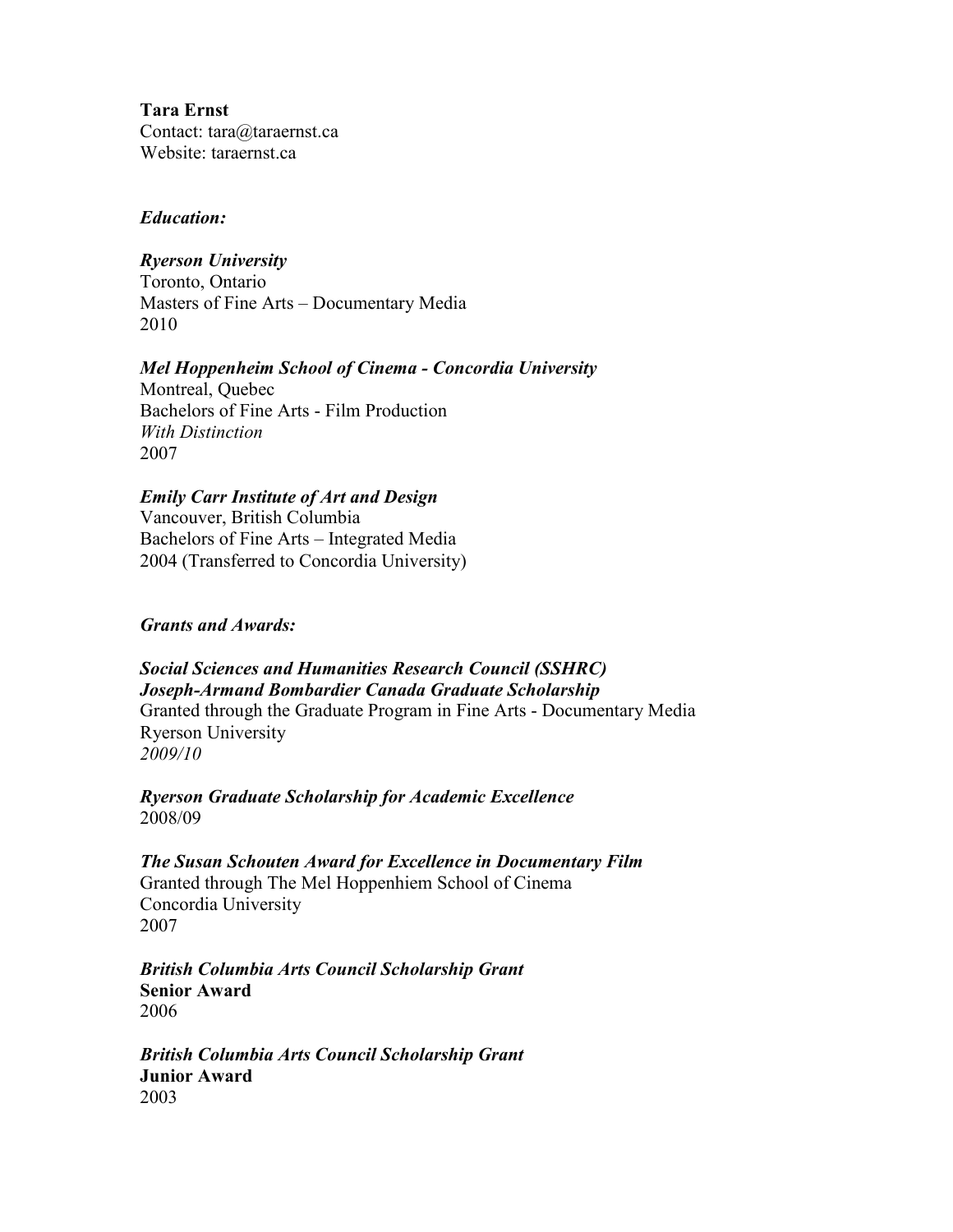#### *Film and Video Works:*

*\*indicates student work* 

#### *what am i to make...*

Digital Video Projection / Mixed Media Installation 14 minutes 2012

#### *Speak Memory\**

Photographic Light Boxes / Mixed Media / Printed Book 2010

#### *Ocean Without a Shore*

Performance / Digital Video Projection / Mixed Media Installation 8 minutes (loop) 2009

#### *Cine-Cubana\**

Documentary Film / Digital Video 10 minutes 2007

#### *Document*

Documentary Film / Digital Video 10 minutes 2006

#### *Cinema of Attractions\**

Experimental Film /16mm Celuloid 10 minutes 2004

#### *Pandora's Box\**

Digital Video / Ceramic / Mixed Media 10 minutes (loop) 2003

#### *Hands Holding the Void – After Giacometti\**

Digital Video Projection 10 minutes (loop) 2003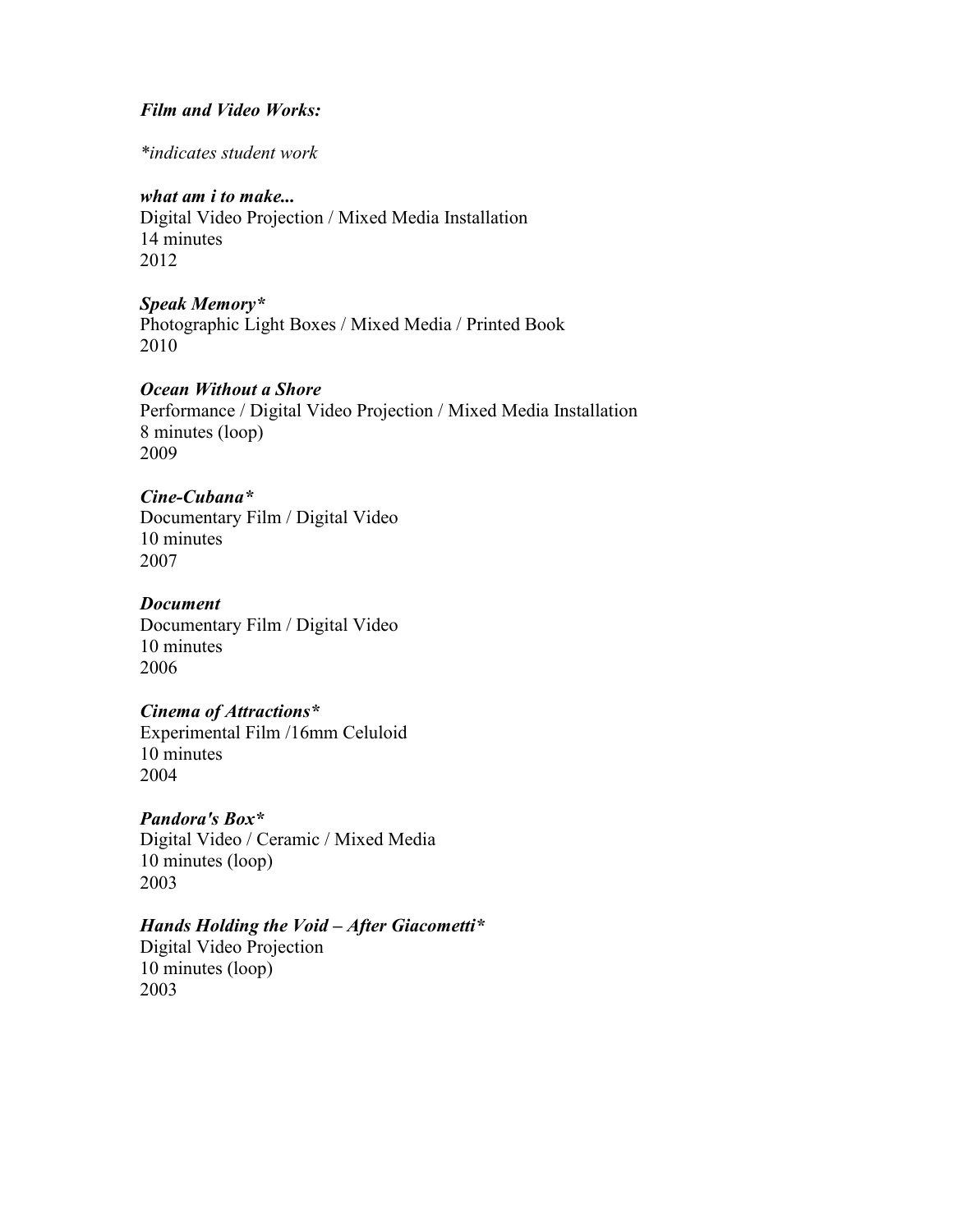# *Collaborative Work:*

# **Nostalgia for an Unknown Land**

Manuela Buechting and Tara Ernst Performance / Digital Video / Sound / Installation 2010

# *172 Huron Project*

Manuela Buechting and Tara Ernst Site Spicific Installation / Digital Video Projection / Sound / Mixed Media 2009

### *Movement No.* 5

Choreography and Performance: Shannon Morreno and Farley Johannson Digital Video Direction and Projection: Tara Ernst Digital Video Projection / Live Dance Performance 12 minutes 2003

# *Director of Photography Work:*

#### *this is not an anchor, this boat is not an anchor\**

Experimental Film /16mm Director: Marianna Milhorat / Cinematography: Tara Ernst 10 minutes 2007

#### *My Cultural Divide*

Feature Lenght Documentary Film / Digital Video Director: Faisal Lutchemdial / Director of Photography: Tara Ernst 90 minutes 2006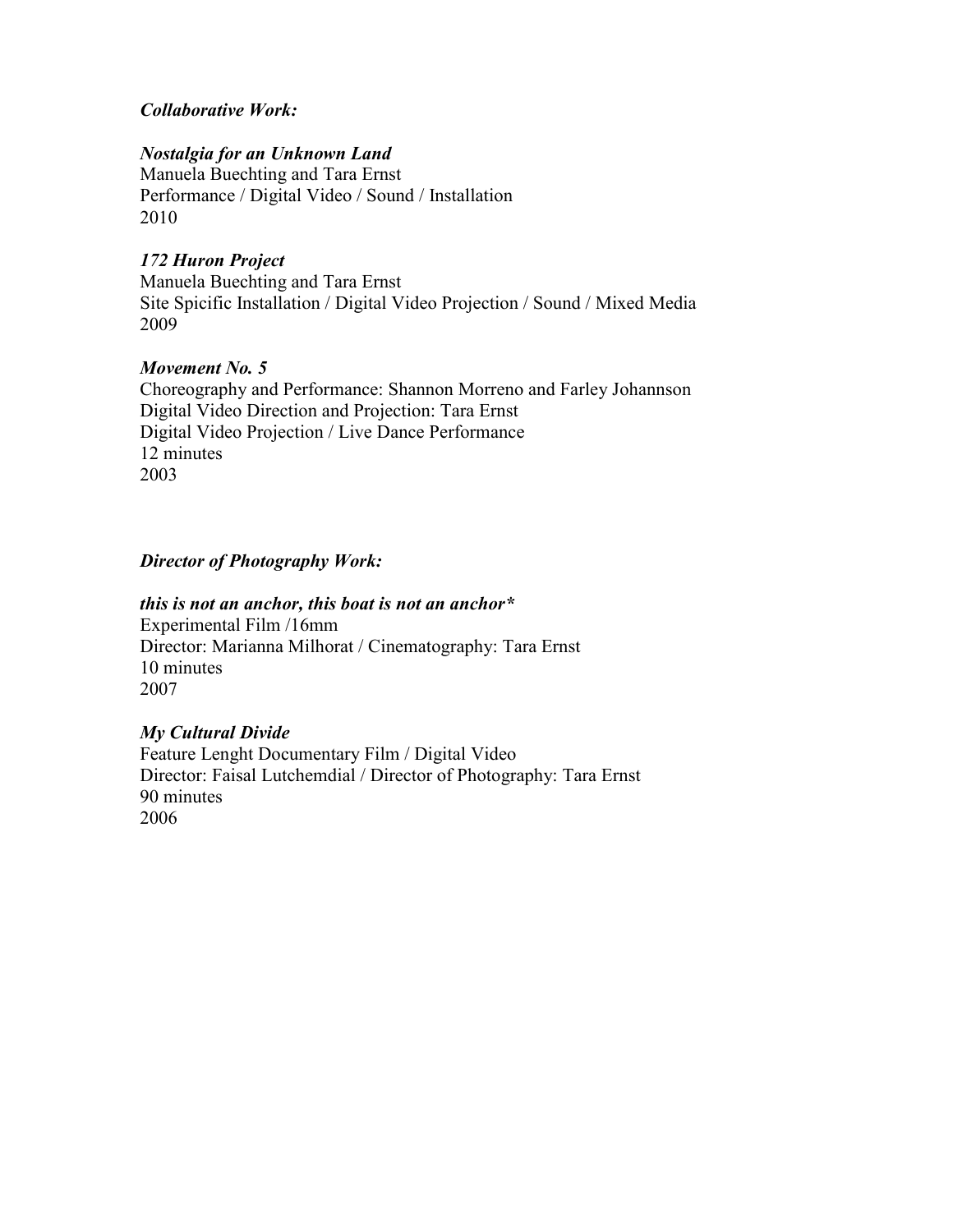### *Exhibitions:*

*The Art of the Archive Ryerson University Gallery September – Decmeber 2012 ~* 

*what am i to make...*  Digital Video Projection / Mixed Media Installation 14 minutes 2012 & *Speak Memory\**  Photographic Light Boxes / Mixed Media / Printed Book 2010

# *DOC4OW!*

*Ryerson University MFA Docuemtary Media Exhibition June 2010* 

*~ Speak Memory\** 

Photographic Light Boxes / Mixed Media / Printed Book 2010

# *LIVE Bianale*

*~* 

*~* 

*Vancouver, British Columbia October 2009* 

*Ocean Without a Shore* 

Performance / Digital Video Projection / Mixed Media Installation 8 minutes (loop) 2009

# *Festival Internacional del 4uevo Cine Latinoamericano*

*Havana, Cuba 2007* 

*Cine-Cubana\** Documentary Film / Digital Video 10 minutes 2007